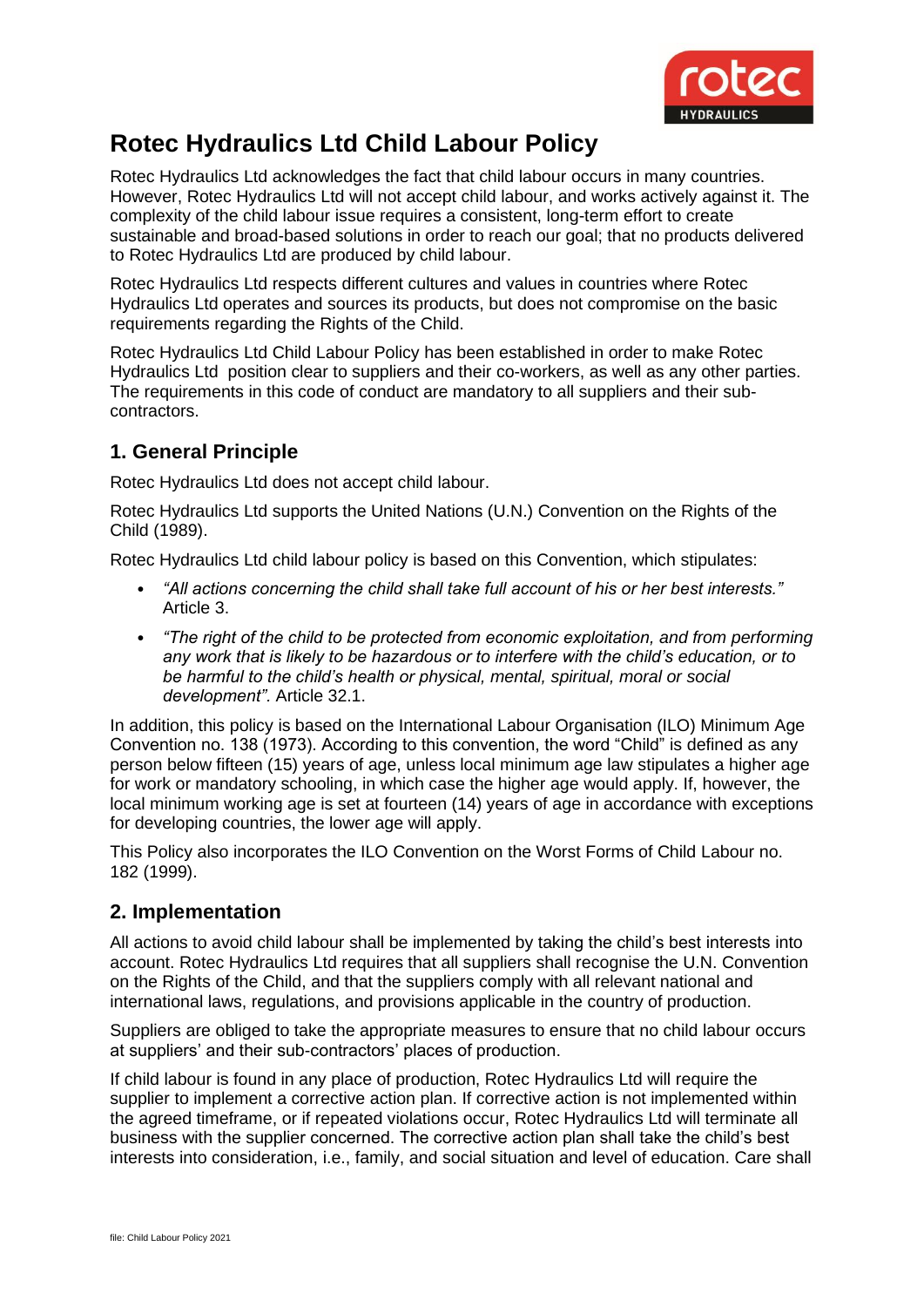be taken not merely to move child labour from one supplier's workplace to another, but to enable more viable and sustainable alternatives for the child's development.

The supplier shall effectively communicate to all its sub-contractors, as well as to its own coworkers, the content of Rotec Hydraulics Ltd Child Labour Policy, and ensure that all measures required are implemented accordingly.

# **3. Young Workers**

Rotec Hydraulics Ltd supports the legal employment of young workers.

Young workers of legal working age have, until the age of 18, the right to be protected from any type of employment or work which, by its nature or the circumstances in which it is carried out, is likely to jeopardise their health, safety, or morals.

Rotec Hydraulics Ltd therefore requires all its suppliers to ensure that young workers are treated according to the law; this includes measures to avoid hazardous jobs, night shifts and ensure minimum wages. Limits for working hours and overtime should be set with special consideration to the workers' young age.

# **4. Labour force register**

The supplier shall maintain documentation for every worker verifying the worker's date of birth. In countries where such official documents are not available, the supplier must use appropriate assessment methods as per local practice and law.

# **5. Monitoring**

All suppliers are obliged to keep Rotec Hydraulics Ltd informed at all times about all places of production (including their sub-contractors). Any undisclosed production centres found would constitute a violation of this code of conduct.

Through the General Purchasing Conditions for the supply of products to Rotec Hydraulics Ltd, Rotec Hydraulics Ltd has reserved the right to make unannounced visits at any time to all places of production (including their sub-contractors) for goods intended for supply to Rotec Hydraulics Ltd . Rotec Hydraulics Ltd furthermore reserves the right to assign, at its sole discretion, an independent third party to conduct inspections in order to ensure compliance with Rotec Hydraulics Ltd Child Labour policy.

# **6 Remediation<sup>1</sup>**

If child labour is found in the supply chains of Rotec Hydraulics Ltd, it will seek to work in partnership with the supplier and appropriately qualified organisations to develop a responsible solution that is in the best long-term interests of the children. The supplier and Rotec Hydraulics Ltd will agree a corrective action plan, which may comprise the following actions:

- Collate a list of all potential child labourers and young workers
- Seek advice and help from a recognised local non-governmental organisation that deals with child labour or the welfare of children<sup>2</sup>

<sup>&</sup>lt;sup>1</sup> For further information on remediation see Impactt Operational Procedures for Remediation of Child Labour in Industrial contexts [http://www.impacttlimited.com/wp-content/uploads/2012/01/Impactt\\_Operational-Procedures-for-Remediation-of-Child-](http://www.impacttlimited.com/wp-content/uploads/2012/01/Impactt_Operational-Procedures-for-Remediation-of-Child-Labour-in-Industrial-contexts1.pdf)[Labour-in-Industrial-contexts1.pdf](http://www.impacttlimited.com/wp-content/uploads/2012/01/Impactt_Operational-Procedures-for-Remediation-of-Child-Labour-in-Industrial-contexts1.pdf)

<sup>&</sup>lt;sup>2</sup> Save the Children [\(http://www.savethechildren.net/\)](http://www.savethechildren.net/) has produced guidance on how to carry out interviews with child workers, and has contacts with local NGOs, with local knowledge and expertise in child labour issues, in many sourcing countries.